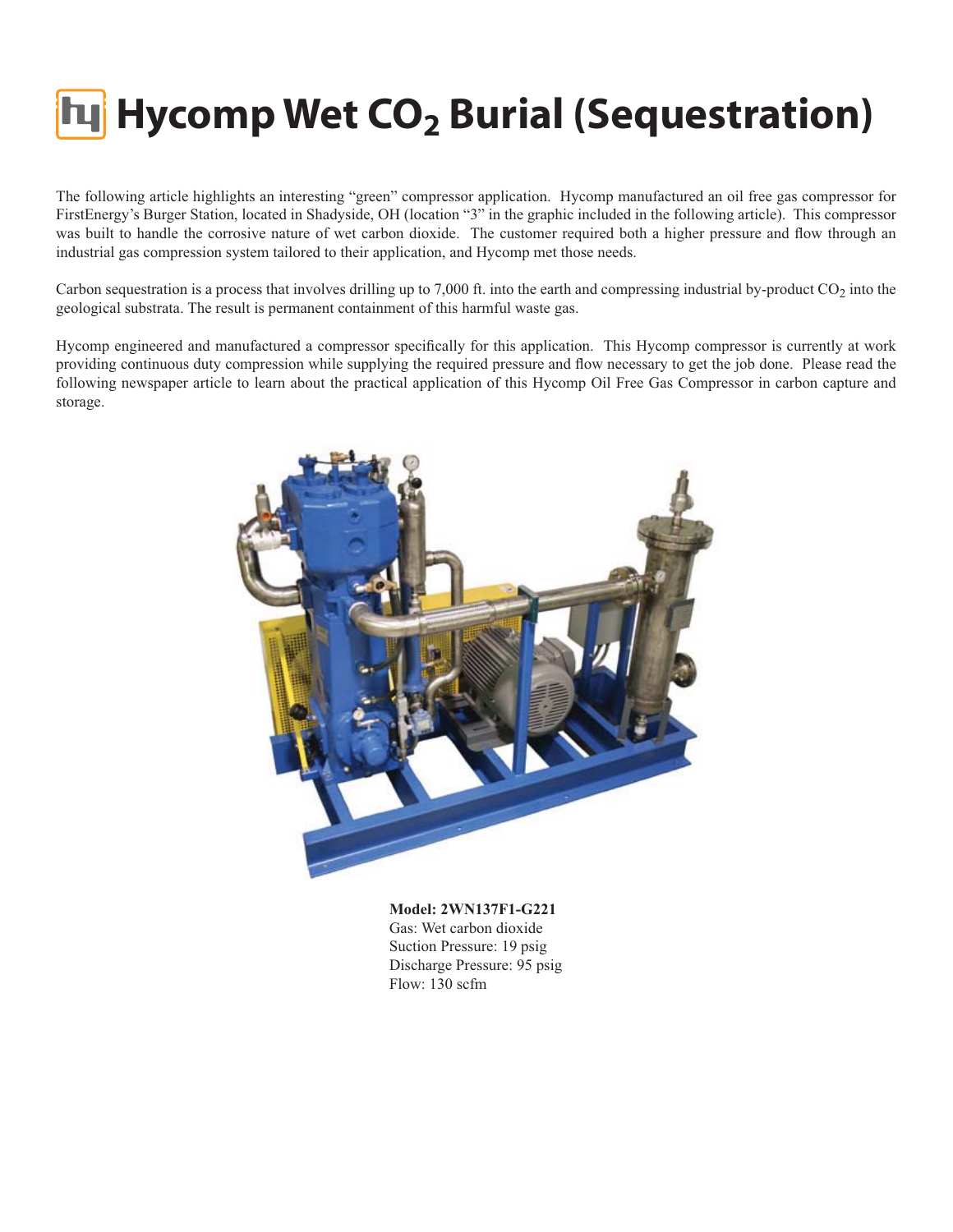# **The Tolumbus Bispatch**

WWW.DISPATCH.COM

THURSDAY, OCTOBER 29, 2009

### BATTELLE PROJECT

### AEP plant's CO2 slated for burial in W.Va.

THE COLUMBUS DISPATCH

The push to reduce carbon dioxide emissions will take a step forward today at a coal-fired power plant along the Ohio River.

 Officials with Columbusbased American Electric Power and Battelle will announce a \$120 million project to capture as much

### **Burying carbon**

as 110,000 tons of carbon dioxide annually at the Mountaineer Power plant near New Haven, W.Va., and bury it 1.5 miles underground.

 Carbon dioxide is a key gas blamed for climate change. The amount officials plan to capture at Mountaineer is a fraction of the plant's carbon footprint. The plant spewed 9.8 million tons of carbon dioxide in 2007.

 Melissa McHenry, an AEP spokeswoman, said the experiment marks the first time that a U.S. power

See **AEP** Page **2**